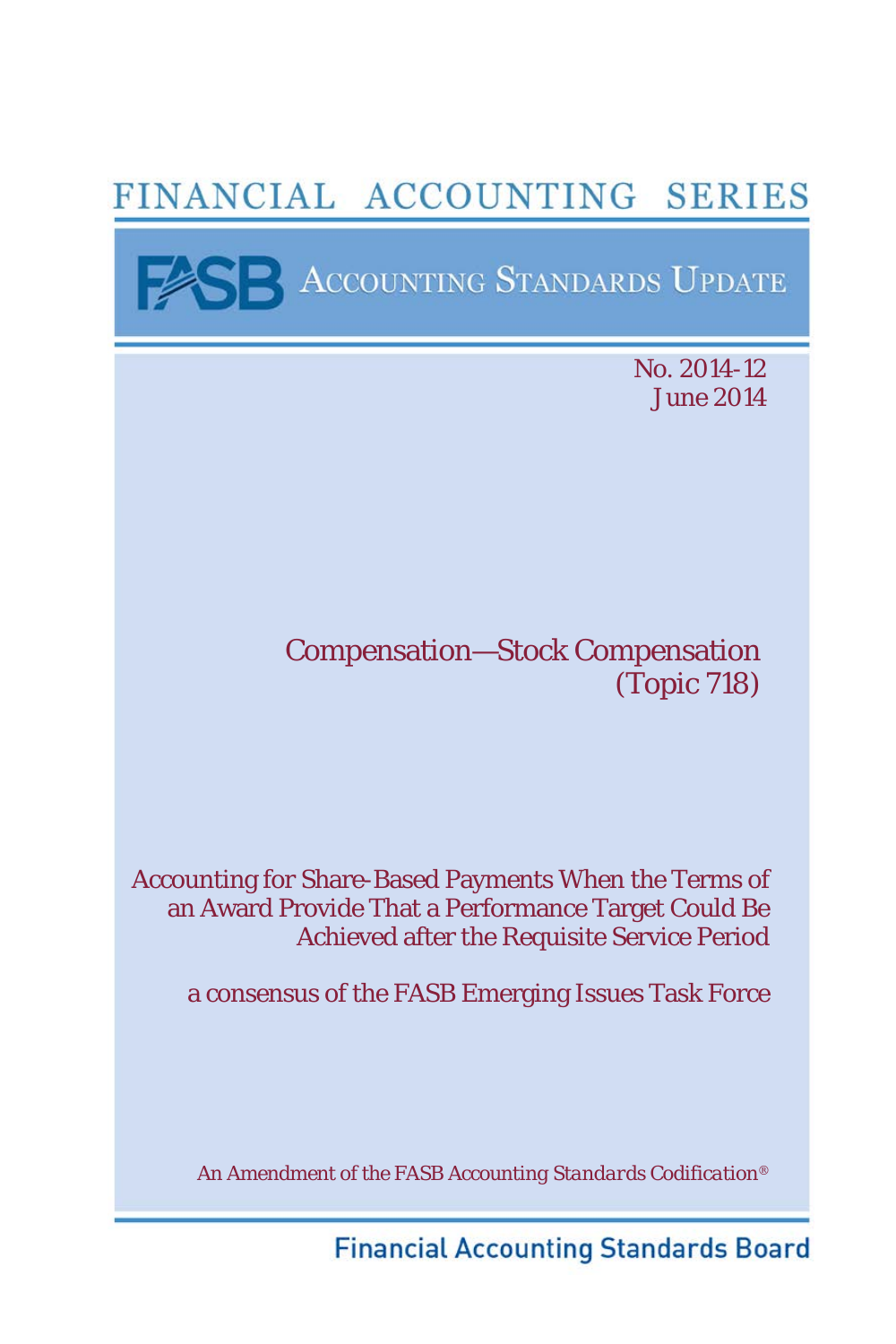The *FASB Accounting Standards Codification®* is the source of authoritative generally accepted accounting principles (GAAP) recognized by the FASB to be applied by nongovernmental entities. An Accounting Standards Update is not authoritative; rather, it is a document that communicates how the Accounting Standards Codification is being amended. It also provides other information to help a user of GAAP understand how and why GAAP is changing and when the changes will be effective.

For additional copies of this Accounting Standards Update and information on applicable prices and discount rates contact:

Order Department Financial Accounting Standards Board 401 Merritt 7 PO Box 5116 Norwalk, CT 06856-5116

*Please ask for our Product Code No. ASU2014-12.*

FINANCIAL ACCOUNTING SERIES (ISSN 0885-9051) is published quarterly by the Financial Accounting Foundation. Periodicals postage paid at Norwalk, CT and at additional mailing offices. The full subscription rate is \$242 per year. POSTMASTER: Send address changes to Financial Accounting Standards Board, 401 Merritt 7, PO Box 5116, Norwalk, CT 06856-5116. | **No. 401**

Copyright © 2014 by Financial Accounting Foundation. All rights reserved. Content copyrighted by Financial Accounting Foundation may not be reproduced, stored in a retrieval system, or transmitted, in any form or by any means, electronic, mechanical, photocopying, recording, or otherwise, without the prior written permission of the Financial Accounting Foundation. Financial Accounting Foundation claims no copyright in any portion hereof that constitutes a work of the United States Government.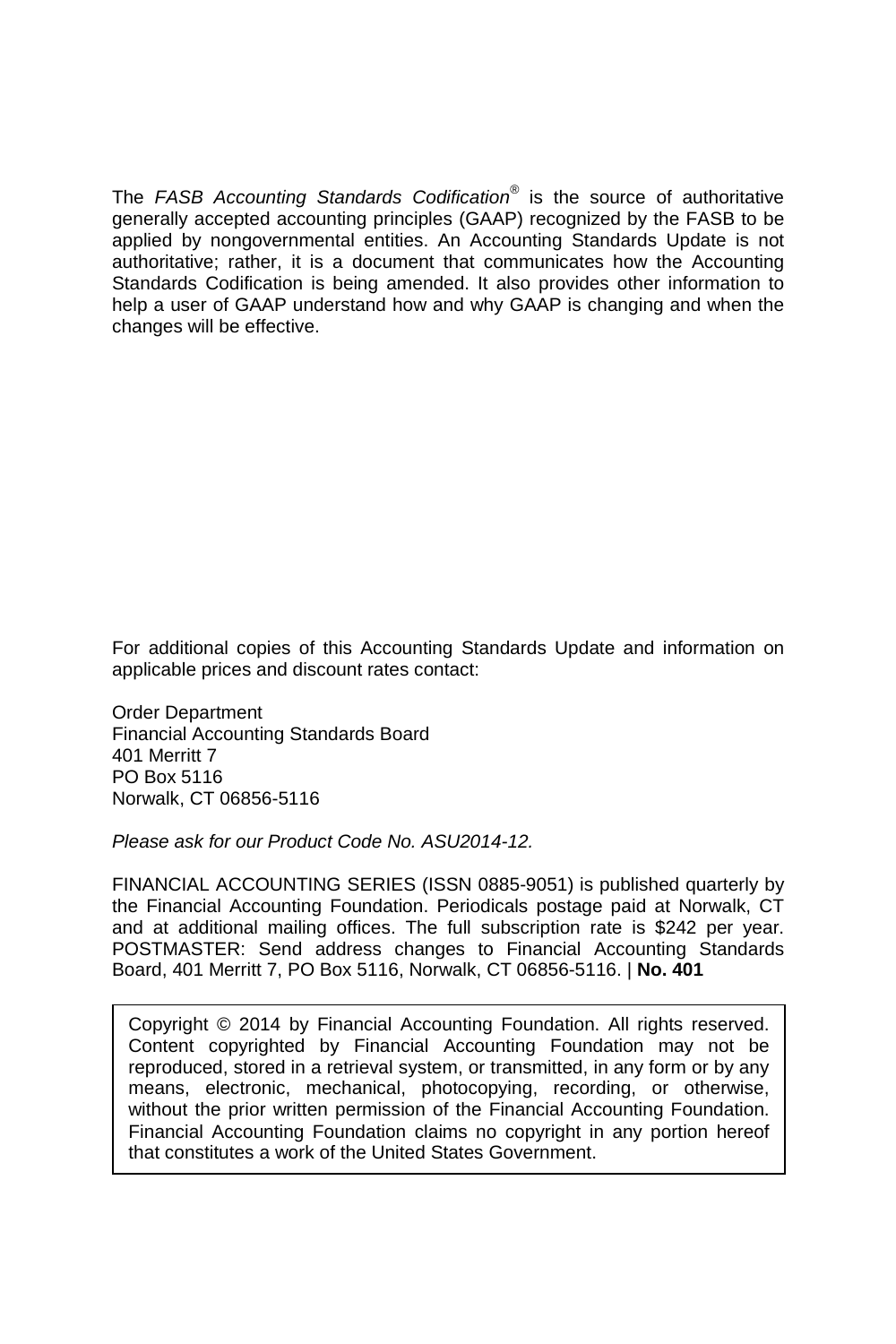

No. 2014-12 June 2014

## Compensation—Stock Compensation (Topic 718)

Accounting for Share-Based Payments When the Terms of an Award Provide That a Performance Target Could Be Achieved after the Requisite Service Period

An Amendment of the *FASB Accounting Standards Codification*®

Financial Accounting Standards Board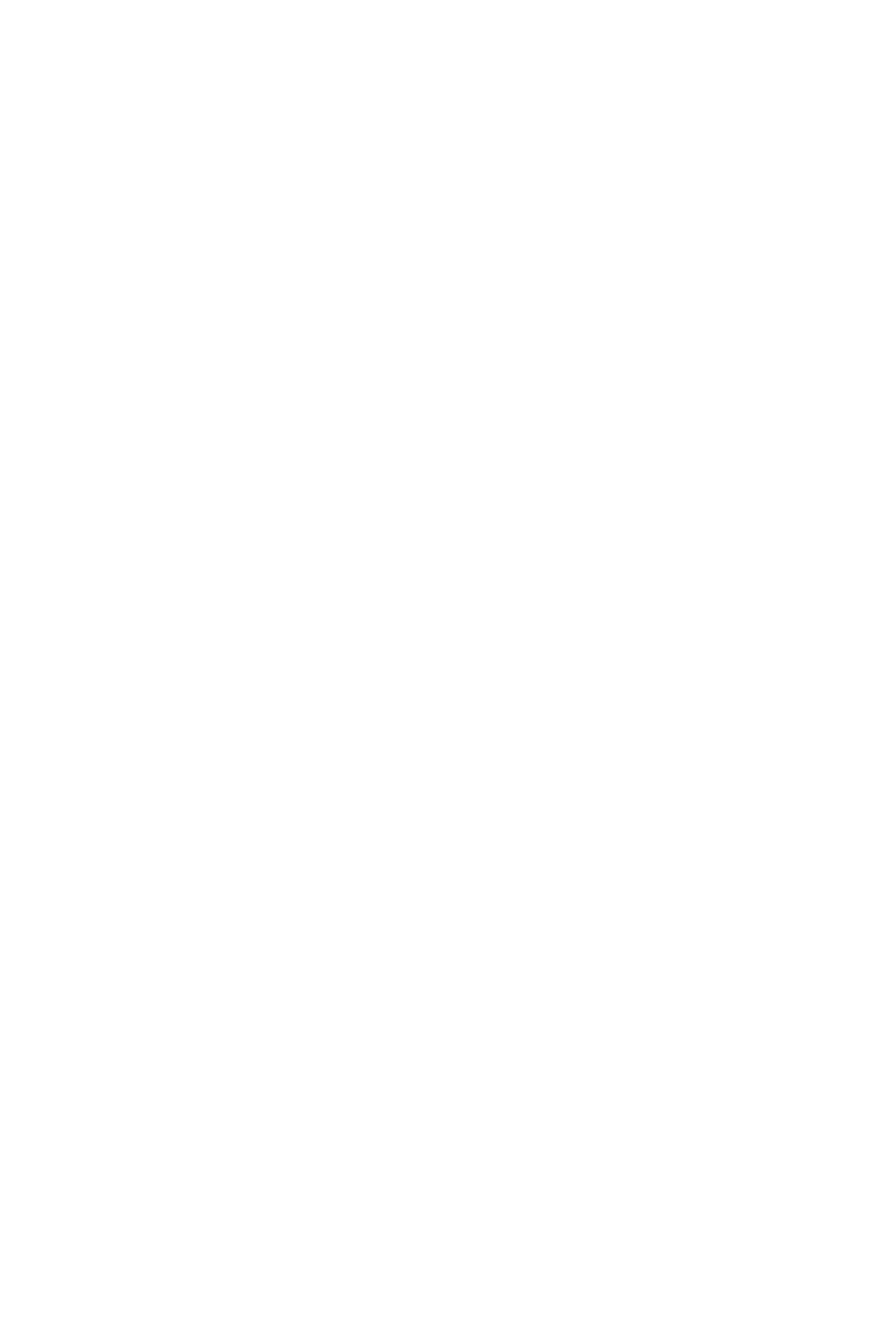### Accounting Standards Update 2014-12

### Compensation—Stock Compensation (Topic 718)

Accounting for Share-Based Payments When the Terms of an Award Provide That a Performance Target Could Be Achieved after the Requisite Service Period

June 2014

**CONTENTS** 

Page Numbers

| Amendments to the FASB Accounting Standards Codification <sup>®</sup> 5-7 |  |
|---------------------------------------------------------------------------|--|
|                                                                           |  |
|                                                                           |  |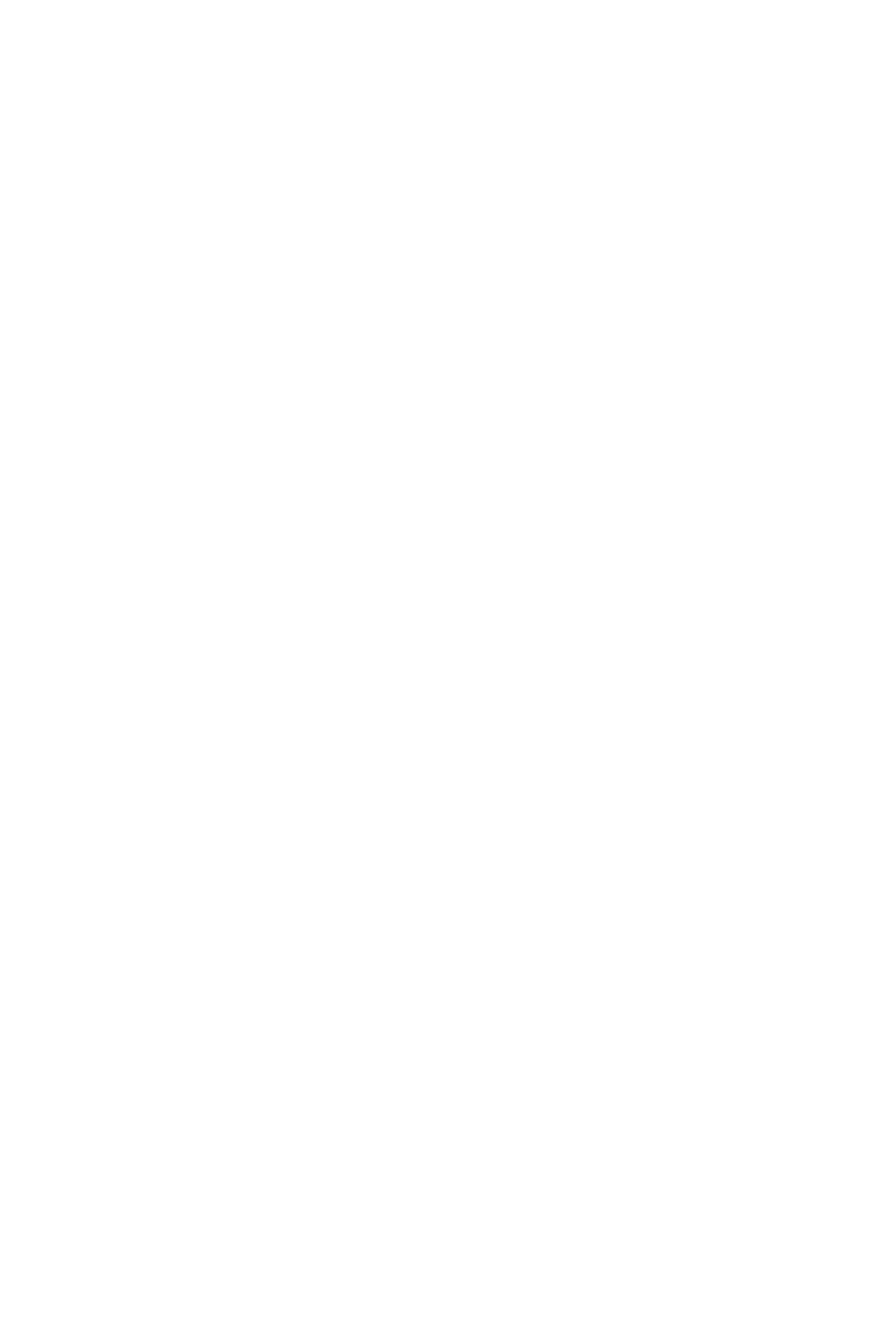## Summary

### Why Is the FASB Issuing This Accounting Standards Update (Update)?

Entities commonly issue share-based payment awards that require a specific performance target to be achieved in order for employees to become eligible to vest in the awards. Examples of performance targets include an entity attaining a specified profitability metric or selling shares in an initial public offering. Generally, an award with a performance target also requires an employee to render service until the performance target is achieved. In some cases, however, the terms of an award may provide that the performance target could be achieved after an employee completes the requisite service period. That is, the employee would be eligible to vest in the award regardless of whether the employee is rendering service on the date the performance target is achieved.

Current U.S. generally accepted accounting principles do not contain explicit guidance on how to account for those share-based payments. Many reporting entities account for performance targets that could be achieved after the requisite service period as performance conditions that affect the vesting of the award and, therefore, do not reflect the performance target in the estimate of the grantdate fair value of the award. Other reporting entities treat those performance targets as nonvesting conditions that affect the grant-date fair value of the award. This Update is intended to resolve the diverse accounting treatment of those awards in practice.

### Who Is Affected by the Amendments in This Update?

The amendments in this Update apply to all reporting entities that grant their employees share-based payments in which the terms of the award provide that a performance target that affects vesting could be achieved after the requisite service period. That is the case when an employee is eligible to retire or otherwise terminate employment before the end of the period in which a performance target (for example, an initial public offering or a profitability target) could be achieved and still be eligible to vest in the award if and when the performance target is achieved.

### What Are the Main Provisions?

The amendments require that a performance target that affects vesting and that could be achieved after the requisite service period be treated as a performance condition. A reporting entity should apply existing guidance in Topic 718 as it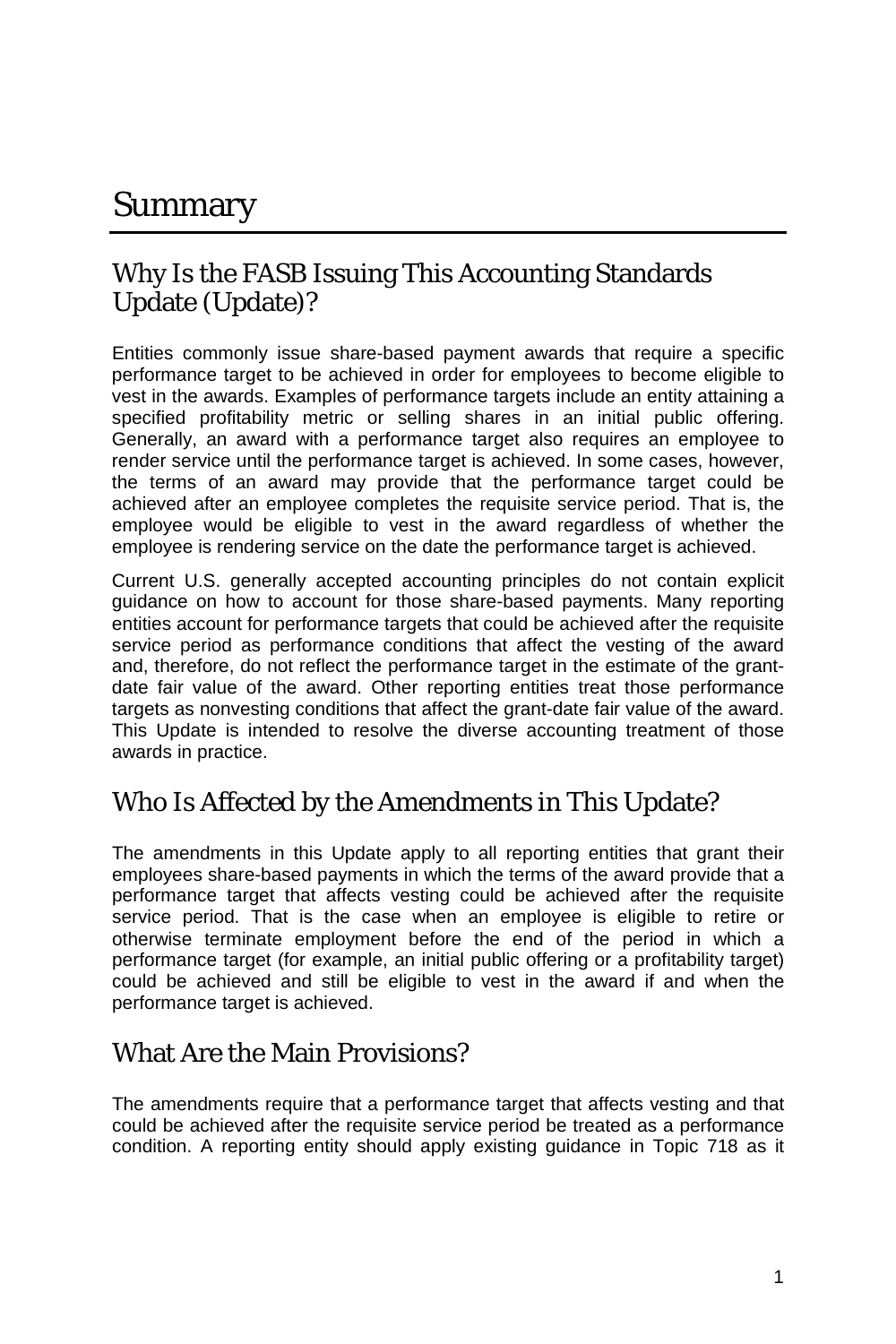relates to awards with performance conditions that affect vesting to account for such awards. As such, the performance target should not be reflected in estimating the grant-date fair value of the award. Compensation cost should be recognized in the period in which it becomes probable that the performance target will be achieved and should represent the compensation cost attributable to the period(s) for which the requisite service has already been rendered. If the performance target becomes probable of being achieved before the end of the requisite service period, the remaining unrecognized compensation cost should be recognized prospectively over the remaining requisite service period. The total amount of compensation cost recognized during and after the requisite service period should reflect the number of awards that are expected to vest and should be adjusted to reflect those awards that ultimately vest. The requisite service period ends when the employee can cease rendering service and still be eligible to vest in the award if the performance target is achieved. As indicated in the definition of vest, the stated vesting period (which includes the period in which the performance target could be achieved) may differ from the requisite service period.

### How Do the Main Provisions Differ from Current U.S. Generally Accepted Accounting Principles (GAAP) and Why Are They an Improvement?

Current U.S. GAAP does not contain explicit guidance on whether to treat a performance target that could be achieved after the requisite service period as a performance condition that affects vesting or as a nonvesting condition that affects the grant-date fair value of an award. The amendments in this Update provide explicit guidance for those awards.

### When Will the Amendments Be Effective?

For all entities, the amendments in this Update are effective for annual periods and interim periods within those annual periods beginning after December 15, 2015. Earlier adoption is permitted. The effective date is the same for both public business entities and all other entities.

Entities may apply the amendments in this Update either (a) prospectively to all awards granted or modified after the effective date or (b) retrospectively to all awards with performance targets that are outstanding as of the beginning of the earliest annual period presented in the financial statements and to all new or modified awards thereafter. If retrospective transition is adopted, the cumulative effect of applying this Update as of the beginning of the earliest annual period presented in the financial statements should be recognized as an adjustment to the opening retained earnings balance at that date. Additionally, if retrospective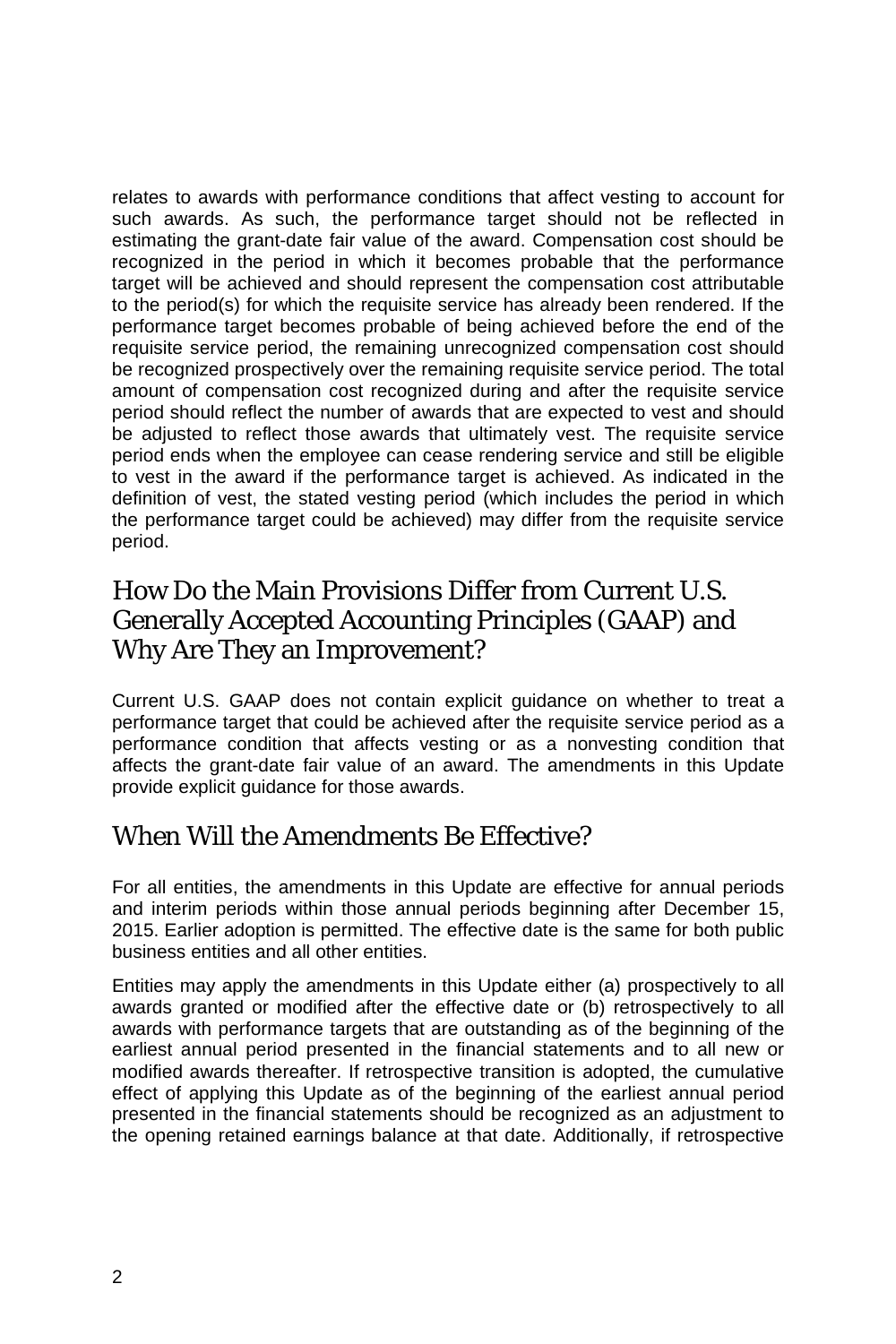transition is adopted, an entity may use hindsight in measuring and recognizing the compensation cost.

### How Do the Provisions Compare with International Financial Reporting Standards (IFRS)?

In December 2013, the International Accounting Standards Board issued an amendment to IFRS 2, *Share-based Payment*, to define the term *performance condition*. Under the new definition in IFRS 2, a performance target cannot extend beyond the end of the service period. That is, a performance target that could be achieved after the requisite service period would not meet the definition of a performance condition. Rather, those targets are accounted for as nonvesting conditions that are reflected in the grant-date fair value of the award. Therefore, the accounting treatment under IFRS differs from the amendments in this Update under U.S. GAAP.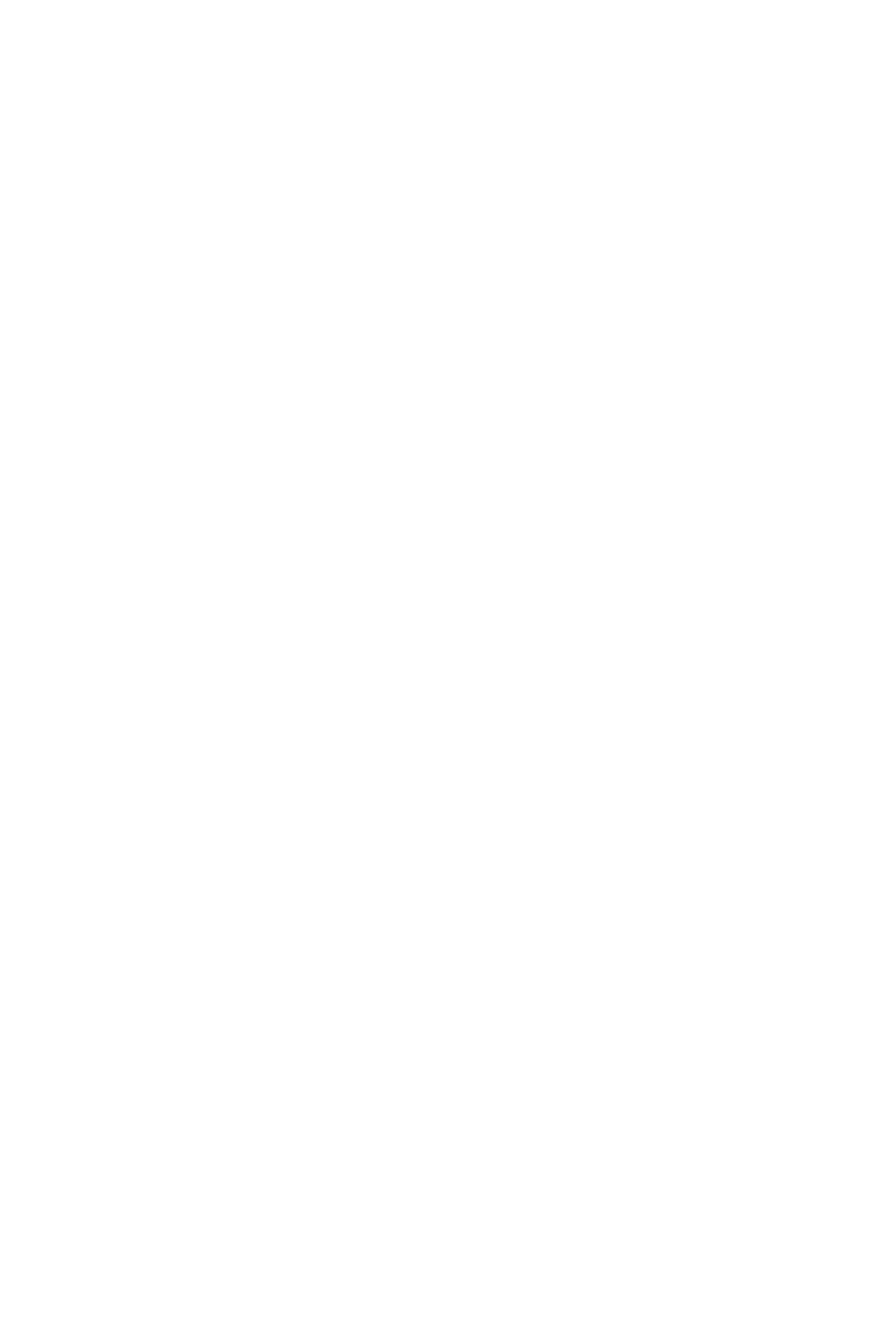# Amendments to the *FASB Accounting Standards Codification*®

### Introduction

1. The Accounting Standards Codification is amended as described in paragraphs 2–5. In some cases, to put the change in context, not only are the amended paragraphs shown but also the preceding and following paragraphs. Terms from the Master Glossary are in **bold** type. Added text is underlined, and deleted text is struck out.

### Amendments to Subtopic 718-10

2. Add paragraph 718-10-30-28, with a link to transition paragraph 718-10-65- 3, as follows:

### **Compensation—Stock Compensation—Overall**

### **Initial Measurement**

#### **> Market, Performance, and Service Conditions**

**718-10-30-27** Performance or service conditions that affect vesting are not reflected in estimating the fair value of an award at the grant date because those conditions are restrictions that stem from the forfeitability of instruments to which employees have not yet earned the right. However, the effect of a market condition is reflected in estimating the fair value of an award at the grant date (see paragraph 718-10-30-14). For purposes of this Topic, a market condition is not considered to be a vesting condition, and an award is not deemed to be forfeited solely because a market condition is not satisfied.

**718-10-30-28** In some cases, the terms of an award may provide that a performance target that affects vesting could be achieved after an employee completes the requisite service period. That is, the employee would be eligible to vest in the award regardless of whether the employee is rendering service on the date the performance target is achieved. A performance target that affects vesting and that could be achieved after an employee's requisite service period shall be accounted for as a performance condition. As such, the performance target shall not be reflected in estimating the fair value of the award at the grant date. Compensation cost shall be recognized in the period in which it becomes probable that the performance target will be achieved and should represent the compensation cost attributable to the period(s) for which the requisite service already has been rendered. If the performance target becomes probable of being achieved before the end of the requisite service period, the remaining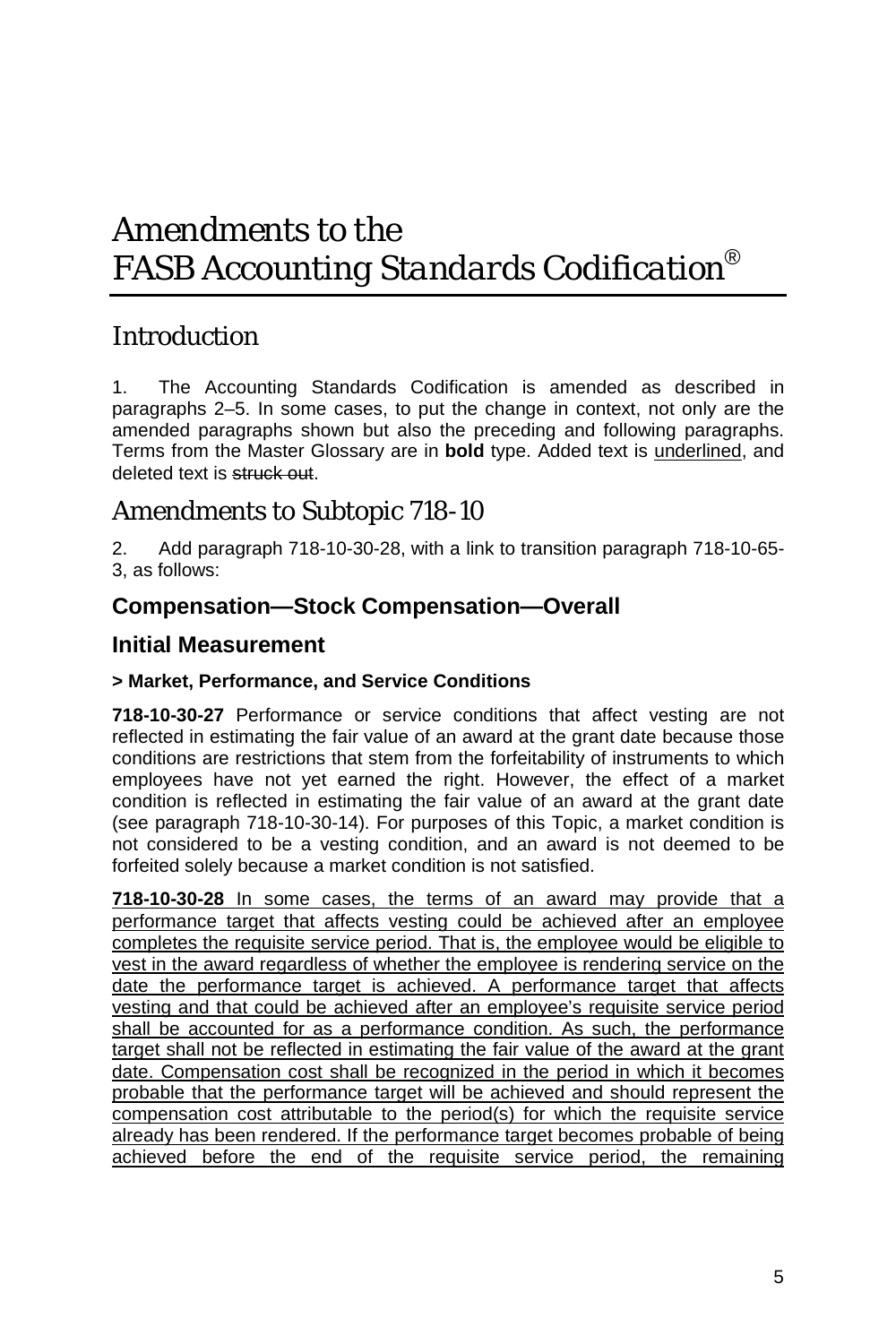unrecognized compensation cost for which requisite service has not yet been rendered shall be recognized prospectively over the remaining requisite service period. The total amount of compensation cost recognized during and after the requisite service period shall reflect the number of awards that are expected to **vest** and shall be adjusted to reflect those awards that ultimately vest. The requisite service period ends when the employee can cease rendering service and still be eligible to vest in the award if the performance target is achieved. As indicated in the definition of vest, the stated vesting period (which includes the period in which the performance target could be achieved) may differ from the requisite service period.

3. Amend paragraph 718-10-55-88, with a link to transition paragraph 718-10- 65-3, as follows:

### **Implementation Guidance and Illustrations**

#### **> Illustrations**

#### **> > Example 1: Estimating the Requisite Service Period**

**718-10-55-88** Because the employee is eligible to retire at the grant date, the award's explicit service condition is nonsubstantive. Consequently, Entity A has granted an award that does not contain a performance or service condition for vesting, that is, the award is effectively vested, and thus, the award's entire fair value should be recognized as compensation cost on the grant date. All of the **terms of a share-based payment award** and other relevant facts and circumstances must be analyzed when determining the requisite service period.

4. Add paragraph 718-10-65-3 and its related heading as follows:

#### **> Transition Related to Accounting Standards Update No. 2014-12,** *Compensation—Stock Compensation (Topic 718): Accounting for Share-Based Payments When the Terms of an Award Provide That a Performance Target Could Be Achieved after the Requisite Service Period*

**718-10-65-3** The following represents the transition and effective date information related to Accounting Standards Update No. 2014-12, *Compensation—Stock Compensation (Topic 718): Accounting for Share-Based Payments When the Terms of an Award Provide That a Performance Target Could Be Achieved after the Requisite Service Period:*

- a. The pending content that links to this paragraph shall be effective for annual periods and interim periods within those annual periods, beginning after December 15, 2015.
- b. The pending content that links to this paragraph may be applied prospectively to all share-based payment awards that are granted or modified on or after the effective date.
- c. The pending content that links to this paragraph also may be applied retrospectively to all awards with performance targets that are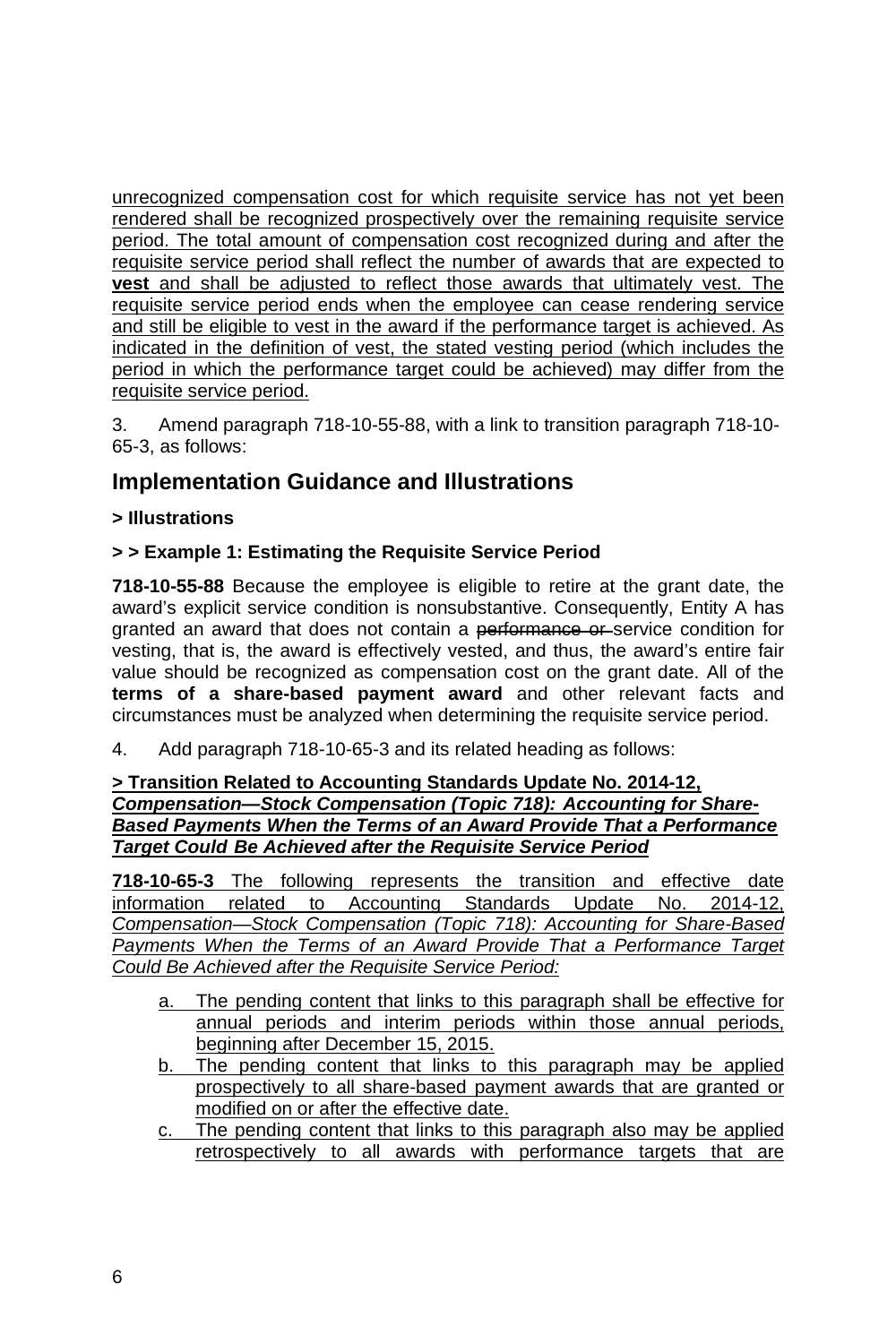outstanding as of the beginning of the earliest annual period presented in the financial statements and to all new or modified awards thereafter. If retrospective transition is adopted, the cumulative effect of applying the pending content that links to this paragraph as of the beginning of the earliest annual period presented in the financial statements shall be recognized as an adjustment to the opening retained earnings balance at that date. Additionally, if retrospective transition is adopted, the use of hindsight is permitted in the measurement and recognition of compensation cost.

- d. Earlier application of the pending content that links to this paragraph is permitted.
- e. An entity shall provide the disclosures in paragraphs 250-10-50-1 through 50-3 in the period the entity adopts the pending content that links to this paragraph.

5. Amend paragraph 718-10-00-1, by adding the following items to the table, as follows:

**718-10-00-1** The following table identifies the changes made to this Subtopic.

| Paragraph<br><b>Number</b> | <b>Action</b> | <b>Accounting</b><br><b>Standards</b><br><b>Update</b> | <b>Date</b> |
|----------------------------|---------------|--------------------------------------------------------|-------------|
| 718-10-30-28               | Added         | 2014-12                                                | 06/19/2014  |
| 718-10-55-88               | Amended       | 2014-12                                                | 06/19/2014  |
| 718-10-65-3                | Added         | 2014-12                                                | 06/19/2014  |

*The amendments in this Update were adopted by the unanimous vote of the seven members of the Financial Accounting Standards Board:*

> Russell G. Golden, *Chairman* James L. Kroeker, *Vice Chairman* Daryl E. Buck Thomas J. Linsmeier R. Harold Schroeder Marc A. Siegel Lawrence W. Smith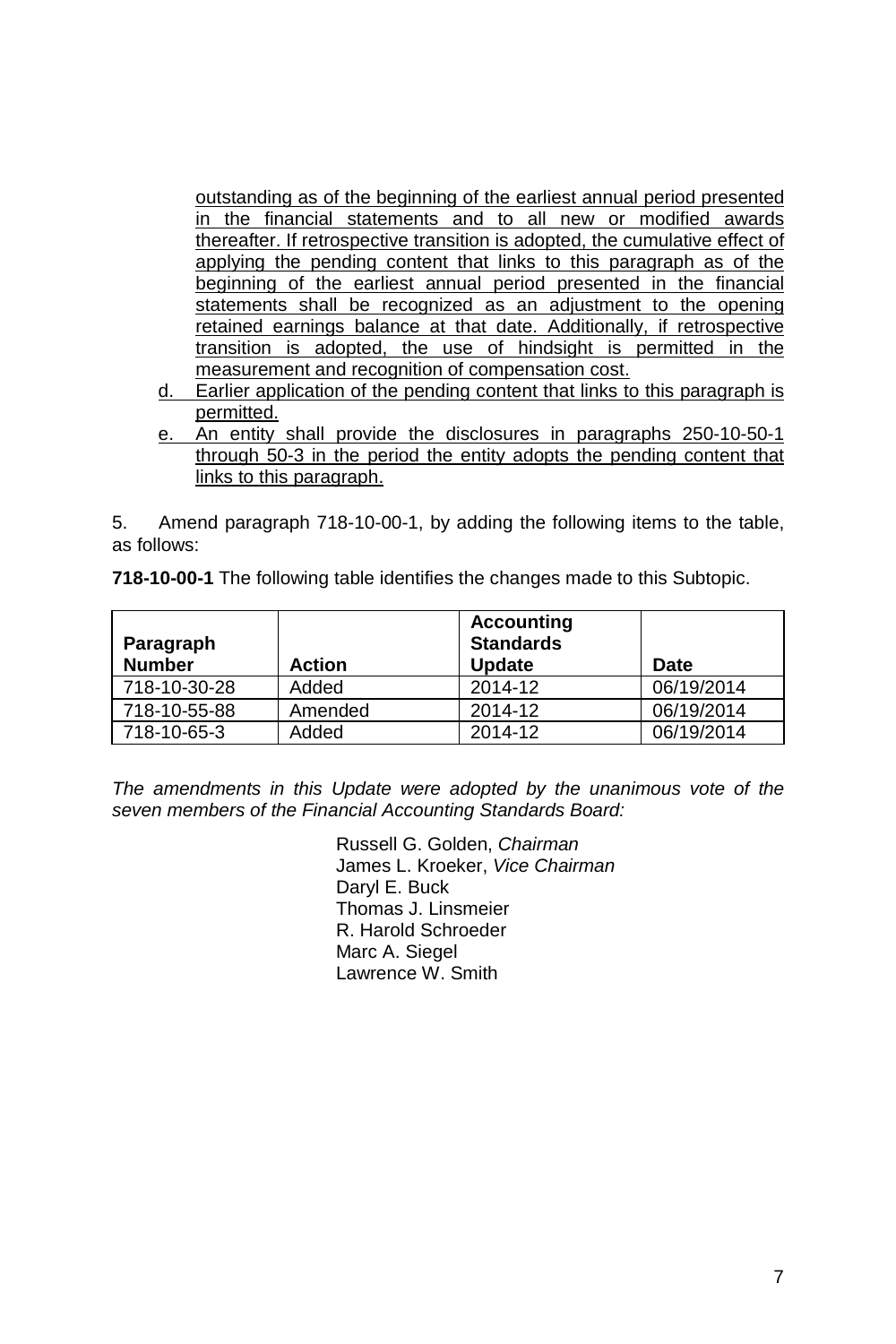# Background Information and Basis for Conclusions

### Introduction

BC1. The following summarizes the Task Force's considerations in reaching the conclusions in this Update. It includes the Board's basis for ratifying the Task Force conclusions when needed to supplement the Task Force's considerations. It also includes reasons for accepting certain approaches and rejecting others. Individual Task Force and Board members gave greater weight to some factors than to others.

### Background Information

BC2. Entities commonly issue share-based payment awards that require a specific performance target to be achieved in order for employees to become eligible to vest in the awards. Examples of performance targets include an entity attaining a specified profitability metric or selling shares in an initial public offering. Generally, an award with a performance target also requires an employee to render service until the performance target is achieved. In some cases, however, the terms of an award may provide that the performance target could be achieved after the employee completes the requisite service period. That is, the employee would be eligible to vest in the award regardless of whether the employee is rendering service on the date the performance target is achieved.

BC3. Current U.S. GAAP does not contain explicit guidance on how to account for those share-based payments. Many reporting entities account for performance targets that could be achieved after the requisite service period as performance conditions that affect the vesting of the award and, therefore, do not reflect the performance target in the estimate of the grant-date fair value of the award. Other reporting entities treat those performance targets as nonvesting conditions that affect the grant-date fair value of the award. In rare cases, reporting entities account for them as liability-classified awards. This Update is intended to resolve the diverse accounting treatment of those awards in practice.

BC4. The Board issued a proposed Accounting Standards Update on October 23, 2013, with a comment period that ended on December 23, 2013, and received 12 comment letters on the proposed Update.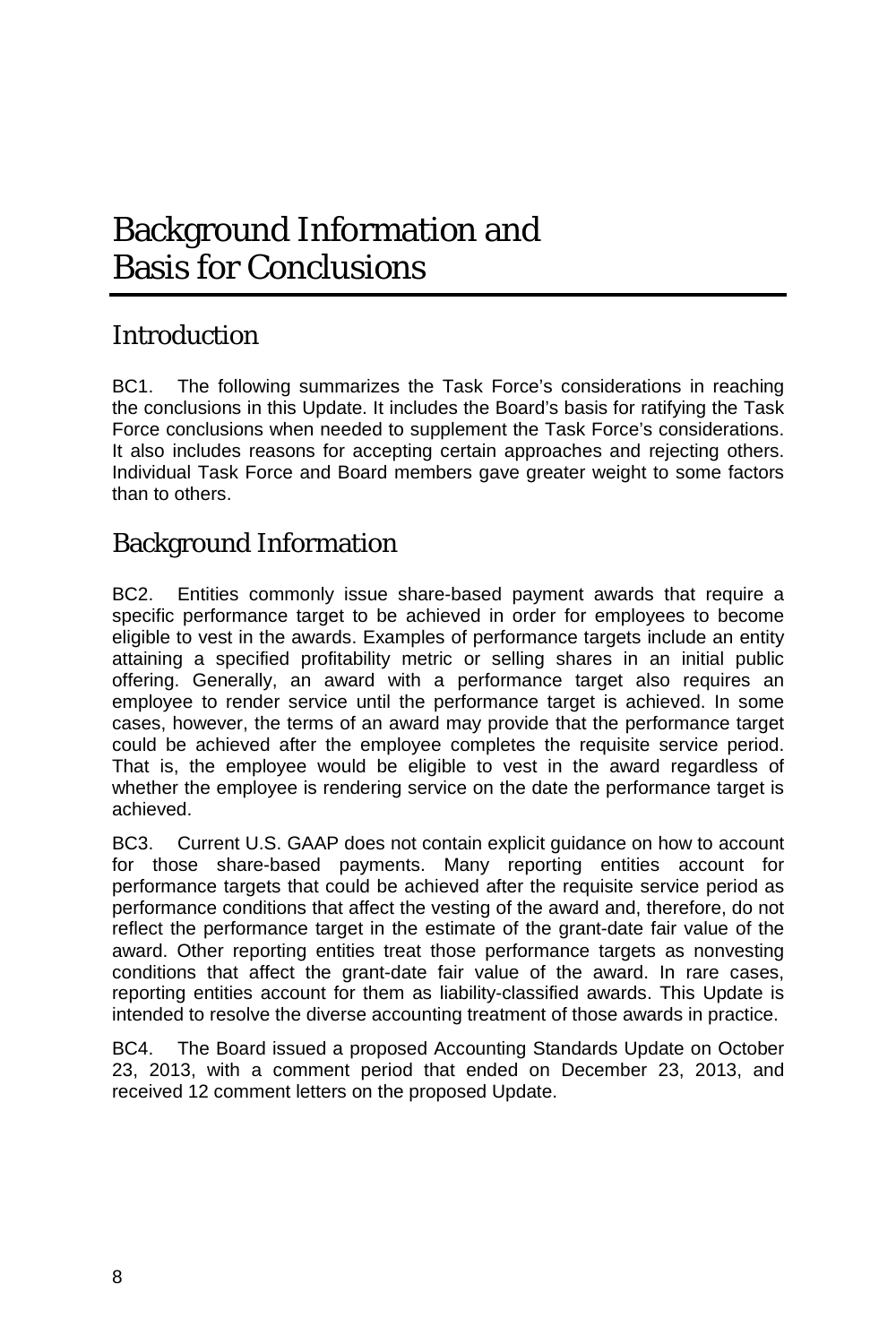### Scope

BC5. The Task Force decided that the amendments in this Update should apply to all reporting entities that grant their employees share-based payments in which the terms of the award provide that a performance target that affects vesting could be achieved after the requisite service period. That would be the case when an employee is eligible to retire or otherwise eligible to terminate employment before the end of the period in which a performance target (for example, an initial public offering or a profitability target) could be achieved and still be eligible to vest in the award if and when the performance target is achieved.

BC6. Respondents to the proposed Update generally agreed with the scope of awards that would be included within this Update. Respondents suggested, however, that the amendments clarify that the guidance only relates to performance targets that affect vesting as opposed to performance targets that may affect other terms of the award, for example, the exercise price. The Task Force agreed with this suggestion and clarified that the Update applies to performance targets that affect vesting.

BC7. Some respondents also questioned whether the scope of the Update would include a performance target that is considered to be a nonsubstantive vesting condition. The Task Force considered this feedback and concluded that the amendments should not apply to nonsubstantive vesting features, which is consistent with current U.S. GAAP. That is, current U.S. GAAP requires that the accounting for an award reflects the substantive terms of an arrangement, consistent with paragraph 718-10-25-15. The amendments in this Update do not change current U.S. GAAP with respect to the evaluation of whether or not a performance condition is substantive.

### Performance Condition Treatment

BC8. The definition of a performance condition in U.S. GAAP does not require specifically that an employee be rendering service at the time the performance target is achieved. Therefore, it is not clear from the definition whether a performance target that could be achieved after the requisite service period should be treated as a performance condition or as a nonvesting condition that affects the grant-date fair value of the awards. The Task Force decided that a performance target that affects vesting and that could be achieved after the requisite service period should be treated as a performance condition. Almost all respondents agreed with the Task Force's consensus-for-exposure on the performance condition treatment.

BC9. For awards within the scope of this Update, the Task Force decided that a reporting entity should apply existing guidance in Topic 718 as it relates to share-based payments with performance conditions that affect vesting. Consistent with that guidance, performance conditions that affect vesting should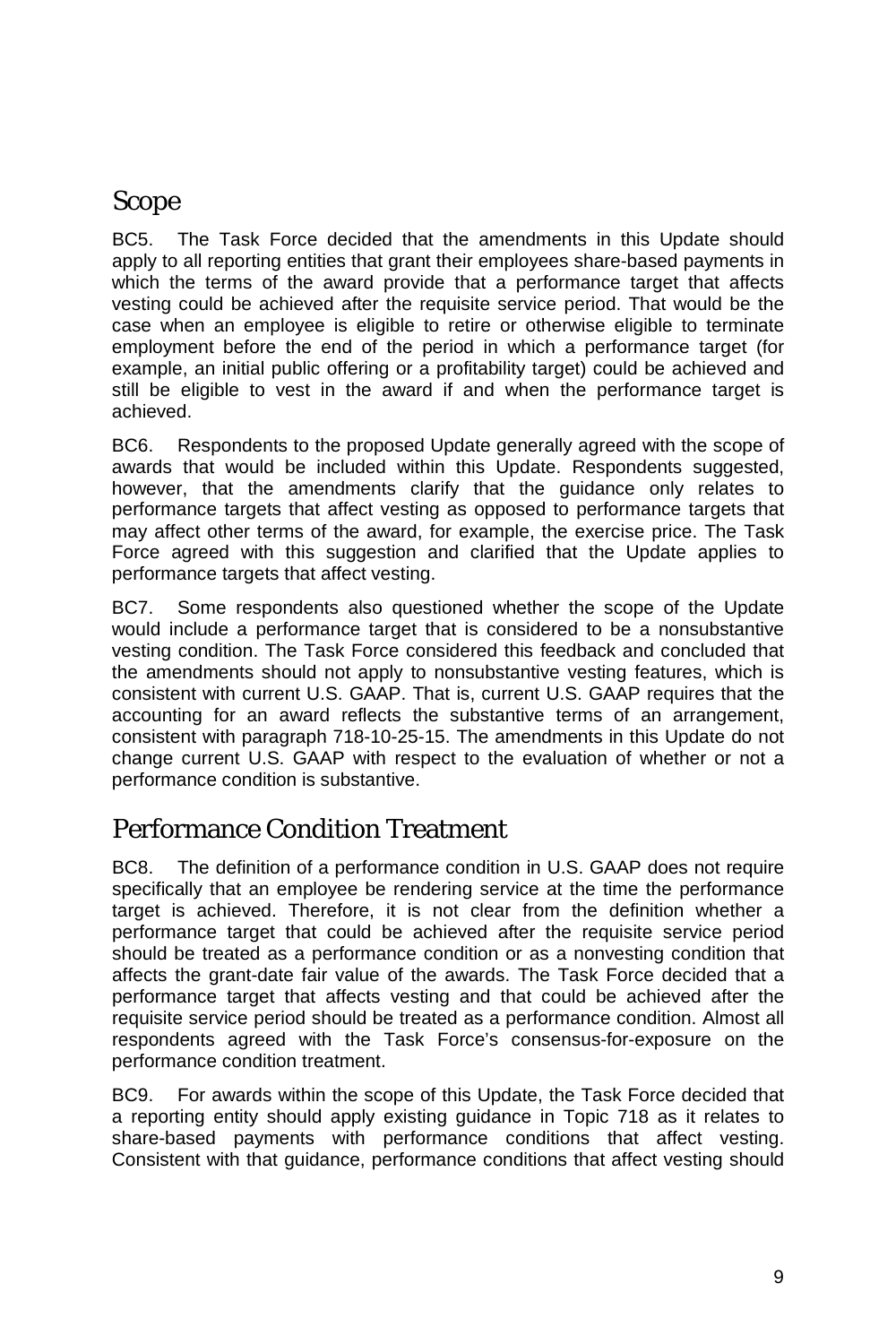not be reflected in estimating the fair value of an award at the grant date. Compensation cost should be recognized when it is probable that the performance target will be achieved and should represent the compensation cost attributable to the period(s) for which the requisite service has already been rendered. If the performance target becomes probable of being achieved before the end of the requisite service period, the remaining unrecognized compensation cost should be recognized prospectively over the remaining requisite service period. The total amount of compensation cost recognized during and after the requisite service period should reflect the number of awards that are expected to vest and should be adjusted to reflect those awards that ultimately vest.

BC10. The Task Force observed that the definition of performance condition requires (a) an employee to render service for a specified period of time and (b) achieving a specified performance target that is defined solely by reference to an employer's own operations. When an employee is eligible to retire at the grant date, the existing guidance in paragraphs 718-10-55-86 through 55-88 indicates that the service condition is nonsubstantive, meaning that there is, effectively, a one-day requisite service period, being the day of the grant. The Task Force therefore noted that both (a) and (b) above are present in awards within the scope of this Update. Accordingly, the Task Force decided that treating those performance targets as performance conditions is consistent with the definition of a performance condition.

BC11. Some Task Force members also emphasized that the treatment of awards within the scope of this Update as performance conditions is consistent with the Board's original basis for conclusions when it developed FASB Statement No. 123 (revised 2004), *Share-Based Payment.* The Board concluded at that time that reflecting a performance condition in the grant-date fair value of an award generally was not considered to be measurable with sufficient reliability for financial reporting purposes. Developing probability distributions that reflect the likelihood of achieving the performance target was, in most cases, not considered reliable because of the limited data on which to base that information. Accordingly, the Board concluded at that time that vesting conditions should be ignored when calculating the grant-date fair value of the awards. Instead, the Board decided that the outcome of vesting conditions should reflect the amount of compensation cost that is ultimately recognized on the basis of the number of awards that vest to the recipient. The Task Force noted that performance targets that could be achieved after a requisite service period are no less difficult to measure with sufficient reliability than other awards that contain performance conditions. The outcome of performance targets, such as a future initial public offering, is no less difficult to predict today than it was at the time the Board issued Statement 123(R). Therefore, the Task Force decided that there was no compelling reason to require awards within the scope of this Update to be treated differently from other awards with performance conditions that affect vesting.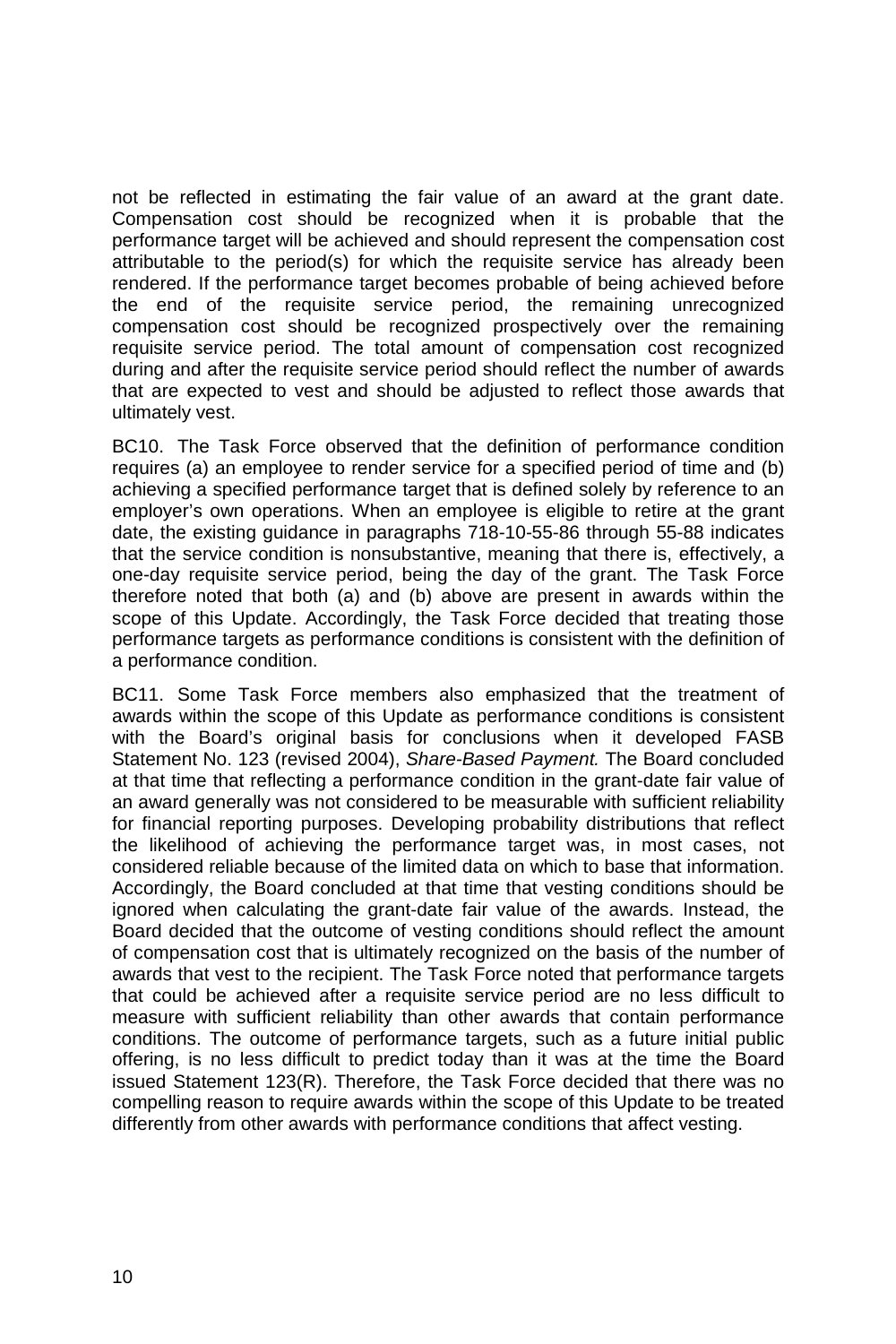BC12. In supporting its decision, the Task Force also observed that the nonvesting condition approach would have required entities to assess at the grant date whether certain employees are retirement eligible or will become retirement eligible during the performance period for purposes of valuing the awards. Entities would have had to undertake at least two different valuations for the same performance-based award, for example, one for retirement-eligible employees and another for all other employees. While entities already have to track different awards separately today, the Task Force noted that the nonvesting condition approach would have introduced incremental complexity.

### Attribution Period of the Compensation Cost

BC13. The Task Force acknowledged that, in some cases, the accounting for the performance target as a performance condition would result in no compensation cost being recognized during the period in which the employee services are received. That is the case when the performance target becomes probable of being achieved after the requisite service period, for example, when there is a highly uncertain performance target such as an initial public offering. In this instance, there may be no compensation cost attributed to the reporting periods in which the employee's service is rendered, and the entire compensation cost would be recognized in the period in which the initial public offering becomes probable. Alternatively, compensation cost might not be recognized because the performance target might never become probable.

BC14. Furthermore, an employee may be immediately eligible to retire and is granted awards that include a performance target based on the company's profitability in three years' time. The terms of the award provide that the employee could retire before the outcome of the profit target is known and be entitled to receive the same awards that would have vested to the employee as if that employee had remained in service. In this case, the requisite service already has been rendered. If the entity initially determines that the performance target is probable, then the entire compensation cost would be recognized on the grant date. If the entity determines that the performance target is probable in a subsequent reporting period, then the entire compensation cost would be recognized in that subsequent period. Alternatively, compensation cost might not be recognized at all because the performance condition might never become probable of being achieved.

BC15. The Task Force noted that the lack of compensation cost during the service period in these circumstances is not unique to the awards within the scope of this Update; other types of performance conditions also would produce the same accounting result of no compensation cost being recognized during the service period because compensation cost cannot be recognized until a performance condition is considered probable of being achieved. The Task Force decided that it was preferable to recognize compensation cost after the requisite service period in some cases, such as in the initial public offering case, rather than to recognize a highly subjective compensation cost over the requisite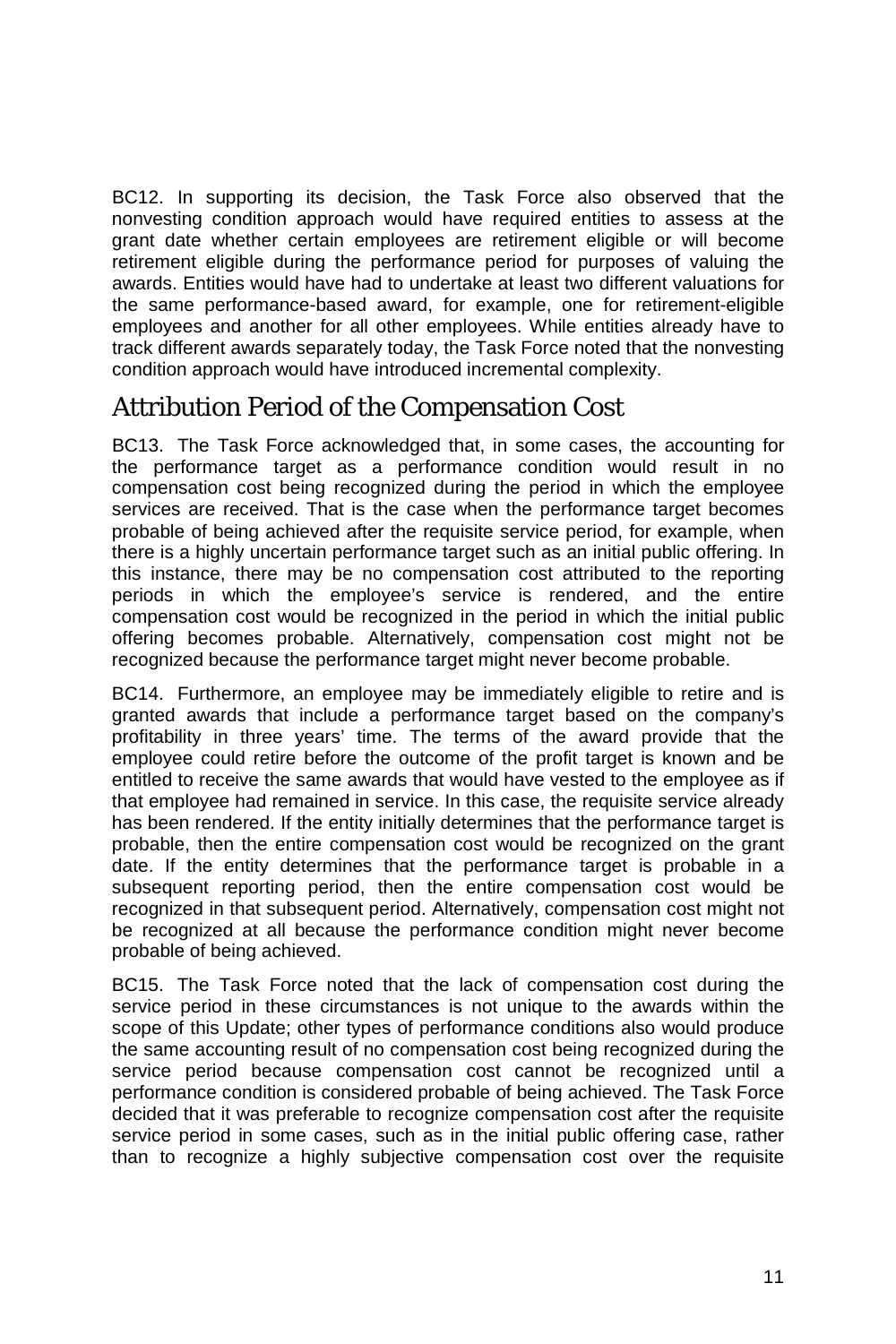service period. The Task Force also preferred accounting for the performance target as a performance condition because that treatment adjusts the compensation cost for the actual number of awards that vest.

## Requisite Service Period and Vesting Period

BC16. Several respondents commented that existing guidance in Topic 718 illustrates that the requisite service period is often considered to be the same duration as the vesting period. The Task Force observed that, for awards within the scope of this Update, the *requisite service period* is the period during which an employee is required to provide service in exchange for an award and would end when the employee can cease rendering service and still be eligible to vest in the award if the performance target is achieved. As indicated in the definition of vest, the stated vesting period (which includes the period in which the performance target could be achieved) may differ from the requisite service period for awards within the scope of this Update.

### Comparison with International Financial Reporting **Standards**

BC17. In December 2013, the IASB issued an amendment to IFRS 2 to define the term *performance condition.* Under the new definition, the performance target period cannot extend beyond the end of the service period. That is, performance targets that could be achieved after the requisite service period would not be accounted for as performance conditions. Rather, those targets would be accounted for as nonvesting conditions that are reflected in the grant-date fair value of the award.

BC18. In reaching its consensus on the amendments in this Update, the Task Force considered, at length, the IASB's amendments to IFRS 2. The Task Force acknowledged that the amendments in this Update would diverge from IFRS but ultimately decided that its consensus was more consistent with the Board's original basis for conclusions on share-based payments and more consistent with the predominant interpretation of U.S. GAAP under current practice.

### Strike-out Amendment to the Illustrative Guidance

BC19. The Task Force observed that the example in paragraph 718-10-55-88, which illustrates how to estimate the requisite service period for retirementeligible employees, would inadvertently conflict with its consensus on this Issue. The Task Force concluded that that paragraph was not meant to provide guidance on awards within the scope of this Update; rather, it was meant to illustrate how the requisite service period is estimated. During deliberations, the Task Force initially decided to recommend that the conflicting language within this paragraph be amended in the Board's Technical Corrections project. However, several respondents to the Exposure Draft suggested that the Task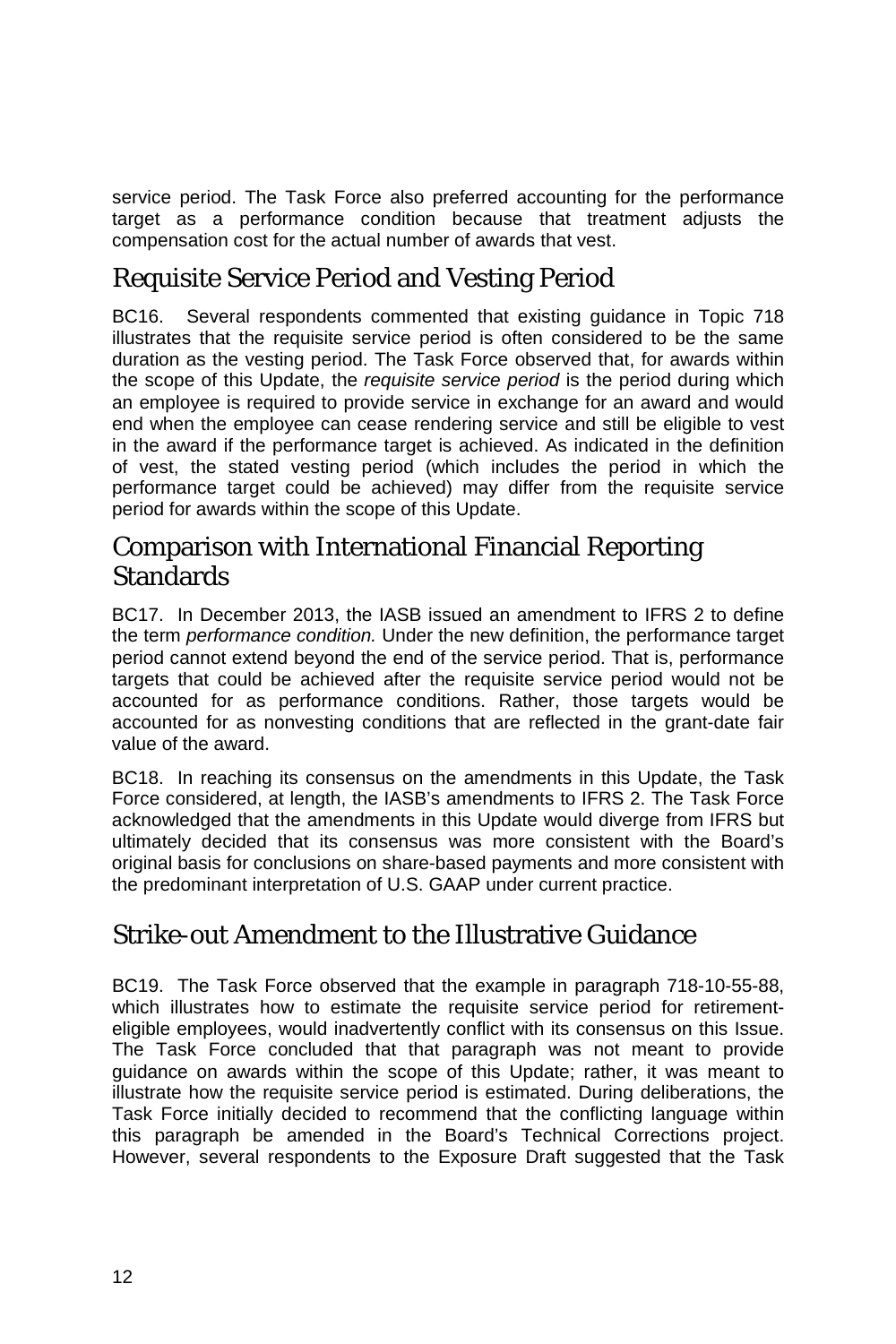Force include this amendment as part of this Update. The Task Force agreed with that suggestion and decided to modify paragraph 718-10-55-88 as part of this guidance and to remove the conflicting language. The Task Force concluded that this modification does not change the substance of or the conclusions in that illustration.

### **Disclosures**

BC20. The Task Force decided not to add incremental disclosure requirements to those already required by Topic 718. The disclosures required by Topic 718 are intended to enable users of the financial statements to understand the nature and terms of the share-based payment arrangements that existed during the period and the potential effects of those arrangements on shareholders. The Task Force noted that those objectives and related disclosures also are appropriate and sufficient for awards within the scope of this Update. Respondents generally agreed with the Task Force's conclusion not to add incremental disclosures.

### Transition and Transition Disclosures

BC21. The Task Force decided that the amendments in this Update should be applied prospectively to share-based payment awards granted or modified on or after the effective date. Earlier adoption is permitted. A number of respondents recommended that the Task Force allow transition alternatives and permit entities to adopt the amendments in this Update on a retrospective basis if they wanted to enhance comparability. The Task Force agreed with that suggestion and decided to permit retrospective adoption for all awards with performance targets that are outstanding on or after the beginning of the first annual period presented in the financial statements at the date of adoption. The Task Force also decided that the use of hindsight should be allowed to provide relief in those cases in which retrospective transition would otherwise require significant judgment in determining the exact prior period in which the outcome of the performance target may have become probable (for example, a profitabilitybased performance target for which it may be unclear on the transition date when the target became probable of being achieved).

BC22. The Task Force decided that the transition disclosures in Subtopic 250- 10 on accounting changes should apply in the period of adoption. Respondents did not express any opposing views to these requirements.

### Effective Date

BC23. Respondents were asked about the time and effort needed to implement the amendments in this Update and whether there should be a difference in the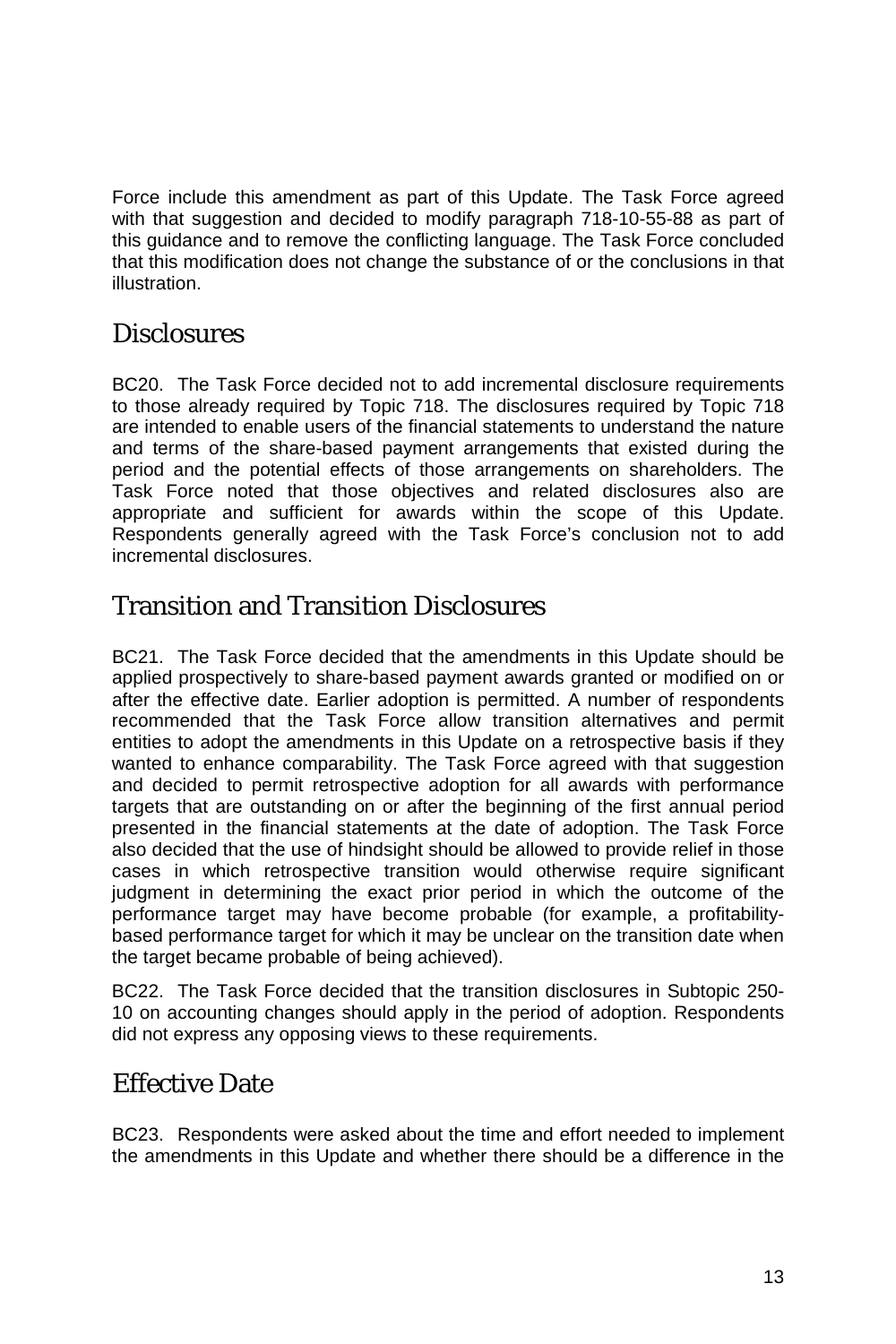requirements between public business entities and all other entities. Most respondents who answered those questions commented that significant effort would not be needed and that there should not be a difference between public business entities and all other entities. The Task Force considered that feedback together with the FASB's Private Company Decision-Making Framework. While the framework generally recommends that private companies (a) should be given an additional year to adopt new guidance and (b) should not be required to adopt amendments during an interim period within the initial fiscal year of adoption, the Task Force decided that those guidelines were not necessary for the amendments in this Update because the amendments are largely providing clarifying guidance and can be applied on a prospective basis. Task Force members also noted that private companies would have adequate time before the effective date to go through their learning cycle.

### Benefits and Costs

BC24. The objective of financial reporting is to provide information that is useful to present and potential investors, creditors, donors, and other capital market participants in making rational investment, credit, and similar resource allocation decisions. However, the benefits of providing information for that purpose should justify the related costs. Present and potential investors, creditors, donors, and other users of financial information benefit from improvements in financial reporting, while the costs to implement new guidance are borne primarily by present investors. The Task Force's assessment of the costs and benefits of issuing new guidance is unavoidably more qualitative than quantitative because there is no method to objectively measure the costs to implement new guidance or to quantify the value of improved information in financial statements.

BC25. For most reporting entities, the Task Force does not anticipate that the amendments in this Update will introduce significant costs and expects that recurring costs of applying the amendments will be minimal. Some Task Force members observed that reflecting the performance target in the grant-date fair value for awards within the scope of this Update could be viewed as more conceptually appropriate; however, the Task Force ultimately decided that the cost and complexity of applying that approach will outweigh the benefits. The amendments will provide the benefit of improving consistent application of U.S. GAAP by reducing diversity in practice.